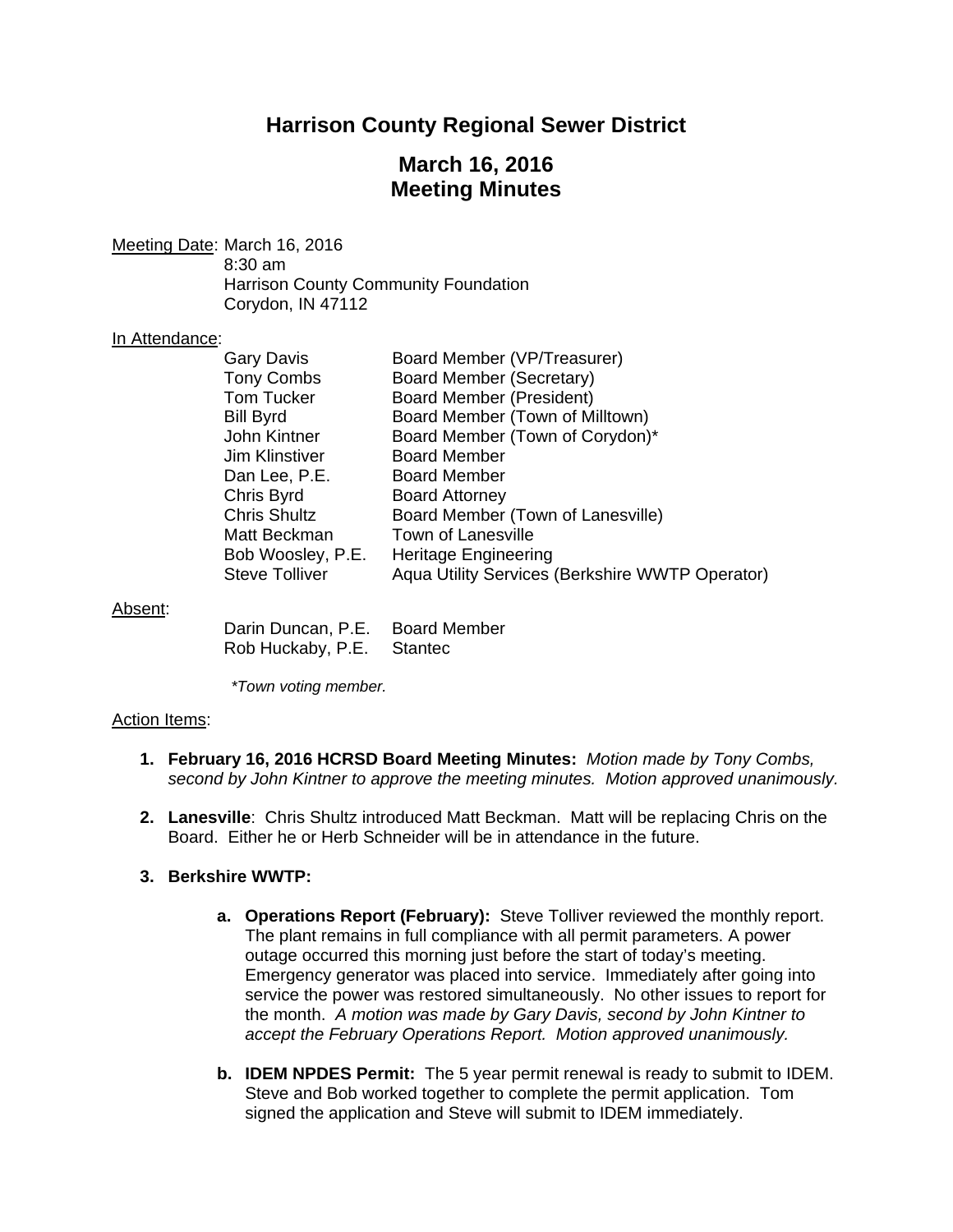HCRSD Mtg Minutes March 16, 2016 Page 2 of 3

- **c. Lanesville Lift Station:** Hoist base has been installed. Infrastructure Solutions (contractor) finished all remaining punch list items (minor grading and erosion control items needed to be removed).
- **d. Child Craft Lift Station:** Steve reported the REMC stated they did not have a power surge and are taking no responsibility. They don't feel they have any responsibilities to pay for damages. Steve feels we can file a claim with our insurance but doesn't think it is worth pursuing. Steve stated the motor saver was replaced. Pump station is functioning properly now. Only concern is loss of service life to one of the pumps. Steve feels this is something to monitor long term.

## **4. Lanesville I-64 Interchange Sewer Project**

**a. Town's Portion: Construction**: Chris Shultz stated all remaining work is now wrapping up (electrical conduit ran, pumps installed). He stated the station should be up and running by the end of March*.* All work should be complete and project closed out by the end of April.

## **5. New Salisbury Sewer**

- **a. 7575 Corydon Junction Road:** Property owner plans to connect in the spring/summer. He will follow up with the District once he returns to Town.
- **b. 7750 Hwy 135 NE:** Property owner is interested in connection to system. Bob will be sending him the information pertaining to connections costs.
- **c. Dollar General Store:** Construction is underway.

## **6. Treasurers Report:**

- **a.** *Motion made by Tony Combs, second by John Kintner to approve the February Treasurer's Report. Motion approved unanimously.*
- **b.** *Motion made by Gary Davis, second by Tony Combs to pay the following claims. Motion approved unanimously.*

## *District Checking Account:*

| i. Harrison REMC-WWTP electric service                    | \$1,391.09 |
|-----------------------------------------------------------|------------|
| ii. Duke Energy - lift station electric service           | \$25.99    |
| iii. Indiana Regional Sewer District Assoc. Dues          | \$50.00    |
| iv. Aqua Utility Services – Feb. Billing/Mar WWTP Op & LS | \$3,026.69 |
| v. Town of Corydon - February sewer bills                 | \$4,089.43 |
| vi. Heritage Eng. - retainer/website/& fees               | \$882.85   |
|                                                           |            |

**c. Audit:** Gary notified the Board the State Board of Accounts (SBOA) audit is complete and the closing conference was held yesterday. Overall everything was fine with our records. Minor comments and write ups regarding our books and systems. No errors were found. The following items were noted from their review: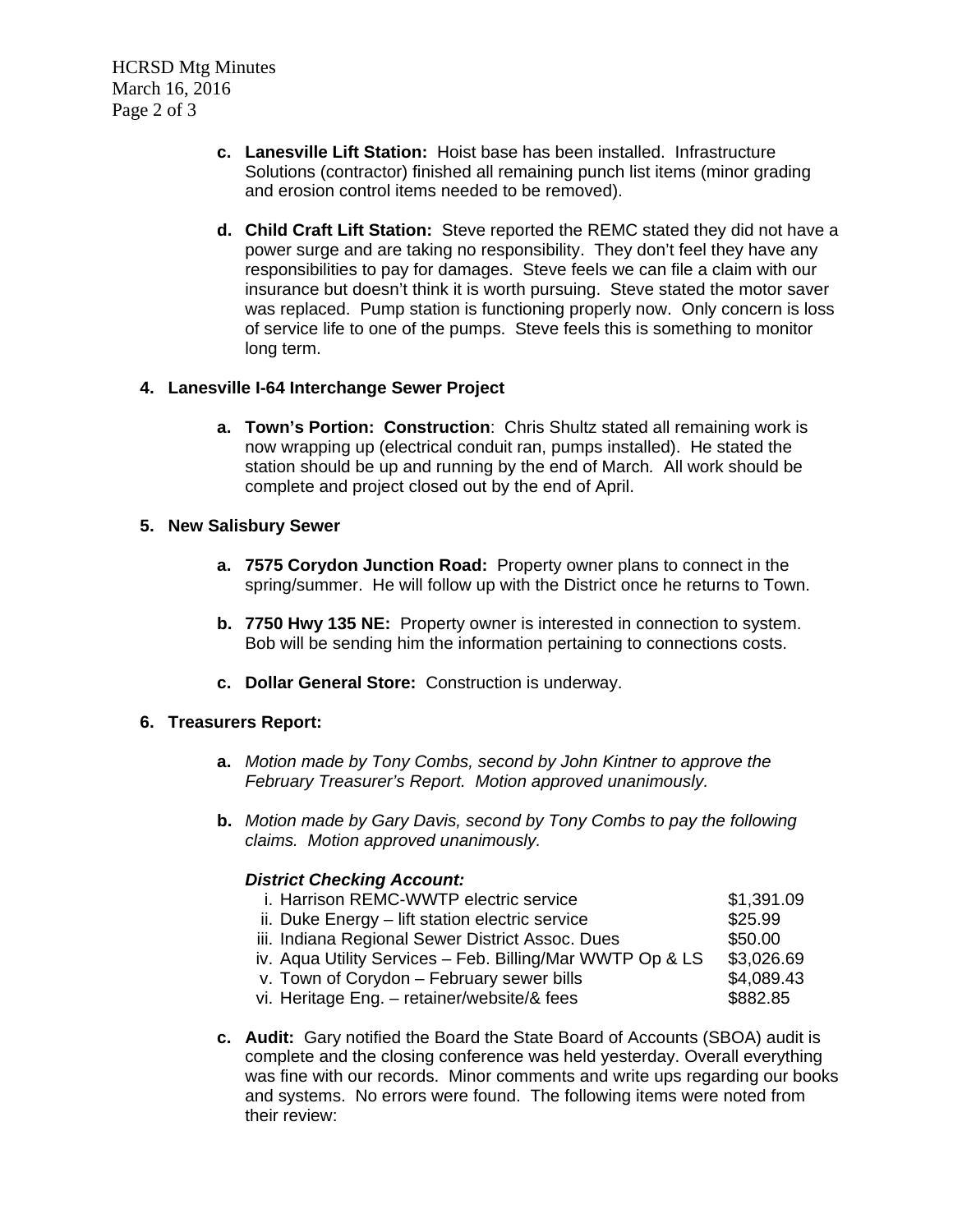HCRSD Mtg Minutes March 16, 2016 Page 3 of 3

- i. Discussion findings 1) money received deposited by the next day (we will not be changing our current method – AUS currently deposits as often as twice per week), 2) billing problem with the hospital. This has already been corrected.
- ii. Next were items that will be in our report: 1) Segregation of Duties only way to fix is to have more monitoring performed. Need to have someone check over Gary's work each month once he has reconciled books. We already require two signatures on all checks. We have 3 check signers (Gary, Tom, Tony). We need to adopt Internal Control Standards (this will be accomplished by the adoption of Ordinance No. 2016-01, see below). We also need to write Internal Control procedures. We need to state how we will police our monitoring. 2) Gateway – nobody has reviewed the grant report that is in Gateway. 3) We did not spot check the work River Hills performed for us as part of the EDA grant.

## **7. Other Items:**

- **a. Ordinance 2016-01:** This is an ordinance to adopt internal control standards. *Gary Davis made a motion to approve Ordinance No. 2016-01, second by Dan Lee. Motion approved unanimously.*
- **b. Elected Officials Update:** Bob informed the Board he presented an overall update to the Commissioners (3/7) and Council (3/14) at their March meetings. A copy of the presentation will be posted to the District's website.
- **c. Feasibility Study Update:** Discussion was held regarding moving forward with the study update. The general consensus was a meeting should be held with the Commissioners and Council to determine what direction the County would like to see from the District. In addition, this would allow the District to understand what role they will play in stormwater efforts moving forward. It was also discussed that having an overall stakeholders group meet would likely not occur until after meeting with the elected officials. Bob will work to schedule a meeting with the elected officials in the coming weeks.

## Next Meeting:

Regular Board Meeting: **April 20, 2016 at 8:30 am** @ Harrison County Community Foundation Building.

Minutes prepared by: Heritage Engineering

# **End of Minutes**

Approved By: